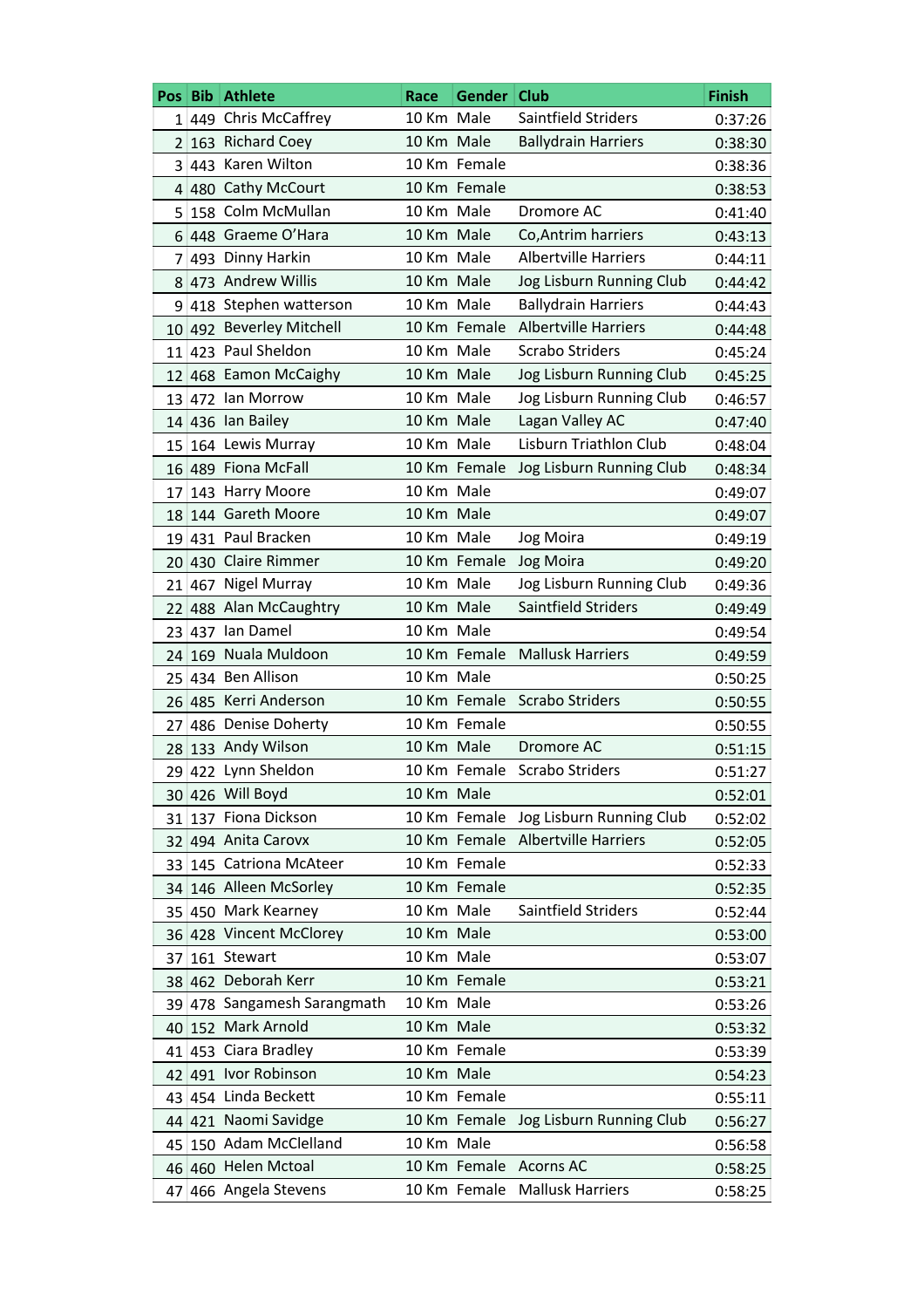| 10 Km Female<br>Ballymena running club<br>459 Patricia MacRory<br>0:59:04<br>49  <br>10 Km Male<br>135 Barry Daniel<br>0:59:41<br>50<br>10 Km Male<br>134 Martin Stewart<br>Jog Lisburn Running Club<br>1:00:07<br>51<br>10 Km Male<br>487 Phil Graham<br>52<br>1:02:11<br>10 Km Male<br>496 John Hamilton<br>1:03:39<br>53<br>54 477 Alice Carson<br>10 Km Female<br><b>Ballydrain Harriers</b><br>1:04:28<br>136 Alastair Dickson<br>10 Km Male<br>1:05:29<br>55<br>10 Km Female<br>56 461 Louise Brady<br>1:06:45<br>479 Cheryl Alexander<br>Saintfield Striders<br>10 Km Female<br>1:07:41<br>57<br>58 476 Gillian Maher<br>10 Km Female<br>Jog Lisburn Running Club<br>Gender Club<br>Athlete<br>Finish<br>Pos Bib<br>Race<br>5 Km<br>Male<br>1 420 Kyle Ross<br>0:18:49<br>Male<br>2 475 Paul Bushnell<br>5 Km<br>0:19:44<br>Male<br>3 442 Eamon McCann<br>5 Km<br>Murlough ac<br>0:20:03<br>5 Km<br>Female<br>City of Lisburn AC<br>4 139 Anna Hedley<br>0:20:36<br>5 km<br>Male<br>160 Richard Bradley<br>0:20:45<br>5<br>Male<br>6 429 Damien Herity<br>5 Km<br>Jog Lisburn Running Club<br>0:22:02<br>149 Roseann Spence<br>5 Km<br>Female<br>0:22:05<br>7<br>455 Kerry Mc Carroll<br>5 Km<br>Jog Lisburn Running Club<br>Female<br>0:23:28<br>8<br>159 Leah Calvert<br>5 Km<br>Female<br>Murlough ac<br>0:24:04<br>9<br>Dromore AC<br>162 Janette Davidson<br>5 Km<br>Female<br>0:24:24<br>10<br>Male<br>151 Freddie Moore<br>5 Km<br>City of Lisburn AC<br>0:24:32<br>11<br>5 km<br>Male<br>Jog Lisburn Running Club<br>12 464 Seamus McCollum<br>0:24:58<br>Male<br>165 Luke Robinson<br>5 Km<br>0:25:16<br>13<br>14 427 Alison Gibson<br>5 Km<br>Female<br>City of Lisburn AC<br>0:25:31<br>Male<br>172 Taylor Jackson<br>5 Km<br>0:25:48<br>15 <sup>2</sup><br>16 142 Caroline Lecks<br>5 Km<br>Female<br>Saintfield Striders<br>0:25:49<br>17 168 Ruth Patterson<br>5 Km<br>Female<br>0:26:18<br>Female<br>18 167 Kat Erskine<br>5 Km<br>0:26:22<br>19 171 Dylan Morrow<br>5 Km<br>Male<br>0:26:30<br>20 444 Carter McClure<br>5 Km<br>Male<br>0:26:31<br>21 432 Noah Lucas<br>5 Km<br>Male<br>0:26:34<br>Male<br>22 173 Kyle<br>5 Km<br>Lisburn Rugby<br>0:26:35<br>23 435 Elaine Bailey<br>5 Km<br>Female<br>Lagan Valley AC<br>0:26:37<br>24 465 Debbie McLorinan<br>5 Km<br>Jog Lisburn Running Club<br>Female<br>0:26:37<br>5 Km<br>Female<br><b>Roxy Runners</b><br>0:26:42<br>25 497 Jenna Burton<br>Male<br>26 132 Joe McAnearney<br>5 Km<br><b>Roxy Runners</b><br>0:26:43 |
|-----------------------------------------------------------------------------------------------------------------------------------------------------------------------------------------------------------------------------------------------------------------------------------------------------------------------------------------------------------------------------------------------------------------------------------------------------------------------------------------------------------------------------------------------------------------------------------------------------------------------------------------------------------------------------------------------------------------------------------------------------------------------------------------------------------------------------------------------------------------------------------------------------------------------------------------------------------------------------------------------------------------------------------------------------------------------------------------------------------------------------------------------------------------------------------------------------------------------------------------------------------------------------------------------------------------------------------------------------------------------------------------------------------------------------------------------------------------------------------------------------------------------------------------------------------------------------------------------------------------------------------------------------------------------------------------------------------------------------------------------------------------------------------------------------------------------------------------------------------------------------------------------------------------------------------------------------------------------------------------------------------------------------------------------------------------------------------------------------------------------------------------------------------------------------------------------------------------------------------------------------------------------------------------------------------------------------------------------------------------------------------------------------------------------------------------------------------------------------------------------------|
|                                                                                                                                                                                                                                                                                                                                                                                                                                                                                                                                                                                                                                                                                                                                                                                                                                                                                                                                                                                                                                                                                                                                                                                                                                                                                                                                                                                                                                                                                                                                                                                                                                                                                                                                                                                                                                                                                                                                                                                                                                                                                                                                                                                                                                                                                                                                                                                                                                                                                                     |
|                                                                                                                                                                                                                                                                                                                                                                                                                                                                                                                                                                                                                                                                                                                                                                                                                                                                                                                                                                                                                                                                                                                                                                                                                                                                                                                                                                                                                                                                                                                                                                                                                                                                                                                                                                                                                                                                                                                                                                                                                                                                                                                                                                                                                                                                                                                                                                                                                                                                                                     |
|                                                                                                                                                                                                                                                                                                                                                                                                                                                                                                                                                                                                                                                                                                                                                                                                                                                                                                                                                                                                                                                                                                                                                                                                                                                                                                                                                                                                                                                                                                                                                                                                                                                                                                                                                                                                                                                                                                                                                                                                                                                                                                                                                                                                                                                                                                                                                                                                                                                                                                     |
|                                                                                                                                                                                                                                                                                                                                                                                                                                                                                                                                                                                                                                                                                                                                                                                                                                                                                                                                                                                                                                                                                                                                                                                                                                                                                                                                                                                                                                                                                                                                                                                                                                                                                                                                                                                                                                                                                                                                                                                                                                                                                                                                                                                                                                                                                                                                                                                                                                                                                                     |
|                                                                                                                                                                                                                                                                                                                                                                                                                                                                                                                                                                                                                                                                                                                                                                                                                                                                                                                                                                                                                                                                                                                                                                                                                                                                                                                                                                                                                                                                                                                                                                                                                                                                                                                                                                                                                                                                                                                                                                                                                                                                                                                                                                                                                                                                                                                                                                                                                                                                                                     |
|                                                                                                                                                                                                                                                                                                                                                                                                                                                                                                                                                                                                                                                                                                                                                                                                                                                                                                                                                                                                                                                                                                                                                                                                                                                                                                                                                                                                                                                                                                                                                                                                                                                                                                                                                                                                                                                                                                                                                                                                                                                                                                                                                                                                                                                                                                                                                                                                                                                                                                     |
|                                                                                                                                                                                                                                                                                                                                                                                                                                                                                                                                                                                                                                                                                                                                                                                                                                                                                                                                                                                                                                                                                                                                                                                                                                                                                                                                                                                                                                                                                                                                                                                                                                                                                                                                                                                                                                                                                                                                                                                                                                                                                                                                                                                                                                                                                                                                                                                                                                                                                                     |
|                                                                                                                                                                                                                                                                                                                                                                                                                                                                                                                                                                                                                                                                                                                                                                                                                                                                                                                                                                                                                                                                                                                                                                                                                                                                                                                                                                                                                                                                                                                                                                                                                                                                                                                                                                                                                                                                                                                                                                                                                                                                                                                                                                                                                                                                                                                                                                                                                                                                                                     |
|                                                                                                                                                                                                                                                                                                                                                                                                                                                                                                                                                                                                                                                                                                                                                                                                                                                                                                                                                                                                                                                                                                                                                                                                                                                                                                                                                                                                                                                                                                                                                                                                                                                                                                                                                                                                                                                                                                                                                                                                                                                                                                                                                                                                                                                                                                                                                                                                                                                                                                     |
|                                                                                                                                                                                                                                                                                                                                                                                                                                                                                                                                                                                                                                                                                                                                                                                                                                                                                                                                                                                                                                                                                                                                                                                                                                                                                                                                                                                                                                                                                                                                                                                                                                                                                                                                                                                                                                                                                                                                                                                                                                                                                                                                                                                                                                                                                                                                                                                                                                                                                                     |
|                                                                                                                                                                                                                                                                                                                                                                                                                                                                                                                                                                                                                                                                                                                                                                                                                                                                                                                                                                                                                                                                                                                                                                                                                                                                                                                                                                                                                                                                                                                                                                                                                                                                                                                                                                                                                                                                                                                                                                                                                                                                                                                                                                                                                                                                                                                                                                                                                                                                                                     |
|                                                                                                                                                                                                                                                                                                                                                                                                                                                                                                                                                                                                                                                                                                                                                                                                                                                                                                                                                                                                                                                                                                                                                                                                                                                                                                                                                                                                                                                                                                                                                                                                                                                                                                                                                                                                                                                                                                                                                                                                                                                                                                                                                                                                                                                                                                                                                                                                                                                                                                     |
|                                                                                                                                                                                                                                                                                                                                                                                                                                                                                                                                                                                                                                                                                                                                                                                                                                                                                                                                                                                                                                                                                                                                                                                                                                                                                                                                                                                                                                                                                                                                                                                                                                                                                                                                                                                                                                                                                                                                                                                                                                                                                                                                                                                                                                                                                                                                                                                                                                                                                                     |
|                                                                                                                                                                                                                                                                                                                                                                                                                                                                                                                                                                                                                                                                                                                                                                                                                                                                                                                                                                                                                                                                                                                                                                                                                                                                                                                                                                                                                                                                                                                                                                                                                                                                                                                                                                                                                                                                                                                                                                                                                                                                                                                                                                                                                                                                                                                                                                                                                                                                                                     |
|                                                                                                                                                                                                                                                                                                                                                                                                                                                                                                                                                                                                                                                                                                                                                                                                                                                                                                                                                                                                                                                                                                                                                                                                                                                                                                                                                                                                                                                                                                                                                                                                                                                                                                                                                                                                                                                                                                                                                                                                                                                                                                                                                                                                                                                                                                                                                                                                                                                                                                     |
|                                                                                                                                                                                                                                                                                                                                                                                                                                                                                                                                                                                                                                                                                                                                                                                                                                                                                                                                                                                                                                                                                                                                                                                                                                                                                                                                                                                                                                                                                                                                                                                                                                                                                                                                                                                                                                                                                                                                                                                                                                                                                                                                                                                                                                                                                                                                                                                                                                                                                                     |
|                                                                                                                                                                                                                                                                                                                                                                                                                                                                                                                                                                                                                                                                                                                                                                                                                                                                                                                                                                                                                                                                                                                                                                                                                                                                                                                                                                                                                                                                                                                                                                                                                                                                                                                                                                                                                                                                                                                                                                                                                                                                                                                                                                                                                                                                                                                                                                                                                                                                                                     |
|                                                                                                                                                                                                                                                                                                                                                                                                                                                                                                                                                                                                                                                                                                                                                                                                                                                                                                                                                                                                                                                                                                                                                                                                                                                                                                                                                                                                                                                                                                                                                                                                                                                                                                                                                                                                                                                                                                                                                                                                                                                                                                                                                                                                                                                                                                                                                                                                                                                                                                     |
|                                                                                                                                                                                                                                                                                                                                                                                                                                                                                                                                                                                                                                                                                                                                                                                                                                                                                                                                                                                                                                                                                                                                                                                                                                                                                                                                                                                                                                                                                                                                                                                                                                                                                                                                                                                                                                                                                                                                                                                                                                                                                                                                                                                                                                                                                                                                                                                                                                                                                                     |
|                                                                                                                                                                                                                                                                                                                                                                                                                                                                                                                                                                                                                                                                                                                                                                                                                                                                                                                                                                                                                                                                                                                                                                                                                                                                                                                                                                                                                                                                                                                                                                                                                                                                                                                                                                                                                                                                                                                                                                                                                                                                                                                                                                                                                                                                                                                                                                                                                                                                                                     |
|                                                                                                                                                                                                                                                                                                                                                                                                                                                                                                                                                                                                                                                                                                                                                                                                                                                                                                                                                                                                                                                                                                                                                                                                                                                                                                                                                                                                                                                                                                                                                                                                                                                                                                                                                                                                                                                                                                                                                                                                                                                                                                                                                                                                                                                                                                                                                                                                                                                                                                     |
|                                                                                                                                                                                                                                                                                                                                                                                                                                                                                                                                                                                                                                                                                                                                                                                                                                                                                                                                                                                                                                                                                                                                                                                                                                                                                                                                                                                                                                                                                                                                                                                                                                                                                                                                                                                                                                                                                                                                                                                                                                                                                                                                                                                                                                                                                                                                                                                                                                                                                                     |
|                                                                                                                                                                                                                                                                                                                                                                                                                                                                                                                                                                                                                                                                                                                                                                                                                                                                                                                                                                                                                                                                                                                                                                                                                                                                                                                                                                                                                                                                                                                                                                                                                                                                                                                                                                                                                                                                                                                                                                                                                                                                                                                                                                                                                                                                                                                                                                                                                                                                                                     |
|                                                                                                                                                                                                                                                                                                                                                                                                                                                                                                                                                                                                                                                                                                                                                                                                                                                                                                                                                                                                                                                                                                                                                                                                                                                                                                                                                                                                                                                                                                                                                                                                                                                                                                                                                                                                                                                                                                                                                                                                                                                                                                                                                                                                                                                                                                                                                                                                                                                                                                     |
|                                                                                                                                                                                                                                                                                                                                                                                                                                                                                                                                                                                                                                                                                                                                                                                                                                                                                                                                                                                                                                                                                                                                                                                                                                                                                                                                                                                                                                                                                                                                                                                                                                                                                                                                                                                                                                                                                                                                                                                                                                                                                                                                                                                                                                                                                                                                                                                                                                                                                                     |
|                                                                                                                                                                                                                                                                                                                                                                                                                                                                                                                                                                                                                                                                                                                                                                                                                                                                                                                                                                                                                                                                                                                                                                                                                                                                                                                                                                                                                                                                                                                                                                                                                                                                                                                                                                                                                                                                                                                                                                                                                                                                                                                                                                                                                                                                                                                                                                                                                                                                                                     |
|                                                                                                                                                                                                                                                                                                                                                                                                                                                                                                                                                                                                                                                                                                                                                                                                                                                                                                                                                                                                                                                                                                                                                                                                                                                                                                                                                                                                                                                                                                                                                                                                                                                                                                                                                                                                                                                                                                                                                                                                                                                                                                                                                                                                                                                                                                                                                                                                                                                                                                     |
|                                                                                                                                                                                                                                                                                                                                                                                                                                                                                                                                                                                                                                                                                                                                                                                                                                                                                                                                                                                                                                                                                                                                                                                                                                                                                                                                                                                                                                                                                                                                                                                                                                                                                                                                                                                                                                                                                                                                                                                                                                                                                                                                                                                                                                                                                                                                                                                                                                                                                                     |
|                                                                                                                                                                                                                                                                                                                                                                                                                                                                                                                                                                                                                                                                                                                                                                                                                                                                                                                                                                                                                                                                                                                                                                                                                                                                                                                                                                                                                                                                                                                                                                                                                                                                                                                                                                                                                                                                                                                                                                                                                                                                                                                                                                                                                                                                                                                                                                                                                                                                                                     |
|                                                                                                                                                                                                                                                                                                                                                                                                                                                                                                                                                                                                                                                                                                                                                                                                                                                                                                                                                                                                                                                                                                                                                                                                                                                                                                                                                                                                                                                                                                                                                                                                                                                                                                                                                                                                                                                                                                                                                                                                                                                                                                                                                                                                                                                                                                                                                                                                                                                                                                     |
|                                                                                                                                                                                                                                                                                                                                                                                                                                                                                                                                                                                                                                                                                                                                                                                                                                                                                                                                                                                                                                                                                                                                                                                                                                                                                                                                                                                                                                                                                                                                                                                                                                                                                                                                                                                                                                                                                                                                                                                                                                                                                                                                                                                                                                                                                                                                                                                                                                                                                                     |
|                                                                                                                                                                                                                                                                                                                                                                                                                                                                                                                                                                                                                                                                                                                                                                                                                                                                                                                                                                                                                                                                                                                                                                                                                                                                                                                                                                                                                                                                                                                                                                                                                                                                                                                                                                                                                                                                                                                                                                                                                                                                                                                                                                                                                                                                                                                                                                                                                                                                                                     |
|                                                                                                                                                                                                                                                                                                                                                                                                                                                                                                                                                                                                                                                                                                                                                                                                                                                                                                                                                                                                                                                                                                                                                                                                                                                                                                                                                                                                                                                                                                                                                                                                                                                                                                                                                                                                                                                                                                                                                                                                                                                                                                                                                                                                                                                                                                                                                                                                                                                                                                     |
|                                                                                                                                                                                                                                                                                                                                                                                                                                                                                                                                                                                                                                                                                                                                                                                                                                                                                                                                                                                                                                                                                                                                                                                                                                                                                                                                                                                                                                                                                                                                                                                                                                                                                                                                                                                                                                                                                                                                                                                                                                                                                                                                                                                                                                                                                                                                                                                                                                                                                                     |
|                                                                                                                                                                                                                                                                                                                                                                                                                                                                                                                                                                                                                                                                                                                                                                                                                                                                                                                                                                                                                                                                                                                                                                                                                                                                                                                                                                                                                                                                                                                                                                                                                                                                                                                                                                                                                                                                                                                                                                                                                                                                                                                                                                                                                                                                                                                                                                                                                                                                                                     |
|                                                                                                                                                                                                                                                                                                                                                                                                                                                                                                                                                                                                                                                                                                                                                                                                                                                                                                                                                                                                                                                                                                                                                                                                                                                                                                                                                                                                                                                                                                                                                                                                                                                                                                                                                                                                                                                                                                                                                                                                                                                                                                                                                                                                                                                                                                                                                                                                                                                                                                     |
|                                                                                                                                                                                                                                                                                                                                                                                                                                                                                                                                                                                                                                                                                                                                                                                                                                                                                                                                                                                                                                                                                                                                                                                                                                                                                                                                                                                                                                                                                                                                                                                                                                                                                                                                                                                                                                                                                                                                                                                                                                                                                                                                                                                                                                                                                                                                                                                                                                                                                                     |
|                                                                                                                                                                                                                                                                                                                                                                                                                                                                                                                                                                                                                                                                                                                                                                                                                                                                                                                                                                                                                                                                                                                                                                                                                                                                                                                                                                                                                                                                                                                                                                                                                                                                                                                                                                                                                                                                                                                                                                                                                                                                                                                                                                                                                                                                                                                                                                                                                                                                                                     |
| 5 Km<br>Male<br>0:27:49<br>27 154 Charlie Gray                                                                                                                                                                                                                                                                                                                                                                                                                                                                                                                                                                                                                                                                                                                                                                                                                                                                                                                                                                                                                                                                                                                                                                                                                                                                                                                                                                                                                                                                                                                                                                                                                                                                                                                                                                                                                                                                                                                                                                                                                                                                                                                                                                                                                                                                                                                                                                                                                                                      |
| 28 481 Michelle Hanna<br>5 Km<br>Female<br>0:27:53                                                                                                                                                                                                                                                                                                                                                                                                                                                                                                                                                                                                                                                                                                                                                                                                                                                                                                                                                                                                                                                                                                                                                                                                                                                                                                                                                                                                                                                                                                                                                                                                                                                                                                                                                                                                                                                                                                                                                                                                                                                                                                                                                                                                                                                                                                                                                                                                                                                  |
| Male<br>5 Km<br>0:28:32<br>29 156 Jack Gray                                                                                                                                                                                                                                                                                                                                                                                                                                                                                                                                                                                                                                                                                                                                                                                                                                                                                                                                                                                                                                                                                                                                                                                                                                                                                                                                                                                                                                                                                                                                                                                                                                                                                                                                                                                                                                                                                                                                                                                                                                                                                                                                                                                                                                                                                                                                                                                                                                                         |
| 30 471 Jacqueline Wallace<br>5 Km<br>Female<br>0:28:33                                                                                                                                                                                                                                                                                                                                                                                                                                                                                                                                                                                                                                                                                                                                                                                                                                                                                                                                                                                                                                                                                                                                                                                                                                                                                                                                                                                                                                                                                                                                                                                                                                                                                                                                                                                                                                                                                                                                                                                                                                                                                                                                                                                                                                                                                                                                                                                                                                              |
| 5 Km<br>Female<br>31 155 Claire Gray<br>0:28:35                                                                                                                                                                                                                                                                                                                                                                                                                                                                                                                                                                                                                                                                                                                                                                                                                                                                                                                                                                                                                                                                                                                                                                                                                                                                                                                                                                                                                                                                                                                                                                                                                                                                                                                                                                                                                                                                                                                                                                                                                                                                                                                                                                                                                                                                                                                                                                                                                                                     |
| 5 Km<br>Female<br>32 157 Stella Gray<br>0:28:41                                                                                                                                                                                                                                                                                                                                                                                                                                                                                                                                                                                                                                                                                                                                                                                                                                                                                                                                                                                                                                                                                                                                                                                                                                                                                                                                                                                                                                                                                                                                                                                                                                                                                                                                                                                                                                                                                                                                                                                                                                                                                                                                                                                                                                                                                                                                                                                                                                                     |
| 33 153 Michael Graham<br>5 Km<br>Male<br>0:28:48                                                                                                                                                                                                                                                                                                                                                                                                                                                                                                                                                                                                                                                                                                                                                                                                                                                                                                                                                                                                                                                                                                                                                                                                                                                                                                                                                                                                                                                                                                                                                                                                                                                                                                                                                                                                                                                                                                                                                                                                                                                                                                                                                                                                                                                                                                                                                                                                                                                    |
| Male<br>34 483 Sam Warwid<br>5 Km<br>0:29:09                                                                                                                                                                                                                                                                                                                                                                                                                                                                                                                                                                                                                                                                                                                                                                                                                                                                                                                                                                                                                                                                                                                                                                                                                                                                                                                                                                                                                                                                                                                                                                                                                                                                                                                                                                                                                                                                                                                                                                                                                                                                                                                                                                                                                                                                                                                                                                                                                                                        |
|                                                                                                                                                                                                                                                                                                                                                                                                                                                                                                                                                                                                                                                                                                                                                                                                                                                                                                                                                                                                                                                                                                                                                                                                                                                                                                                                                                                                                                                                                                                                                                                                                                                                                                                                                                                                                                                                                                                                                                                                                                                                                                                                                                                                                                                                                                                                                                                                                                                                                                     |